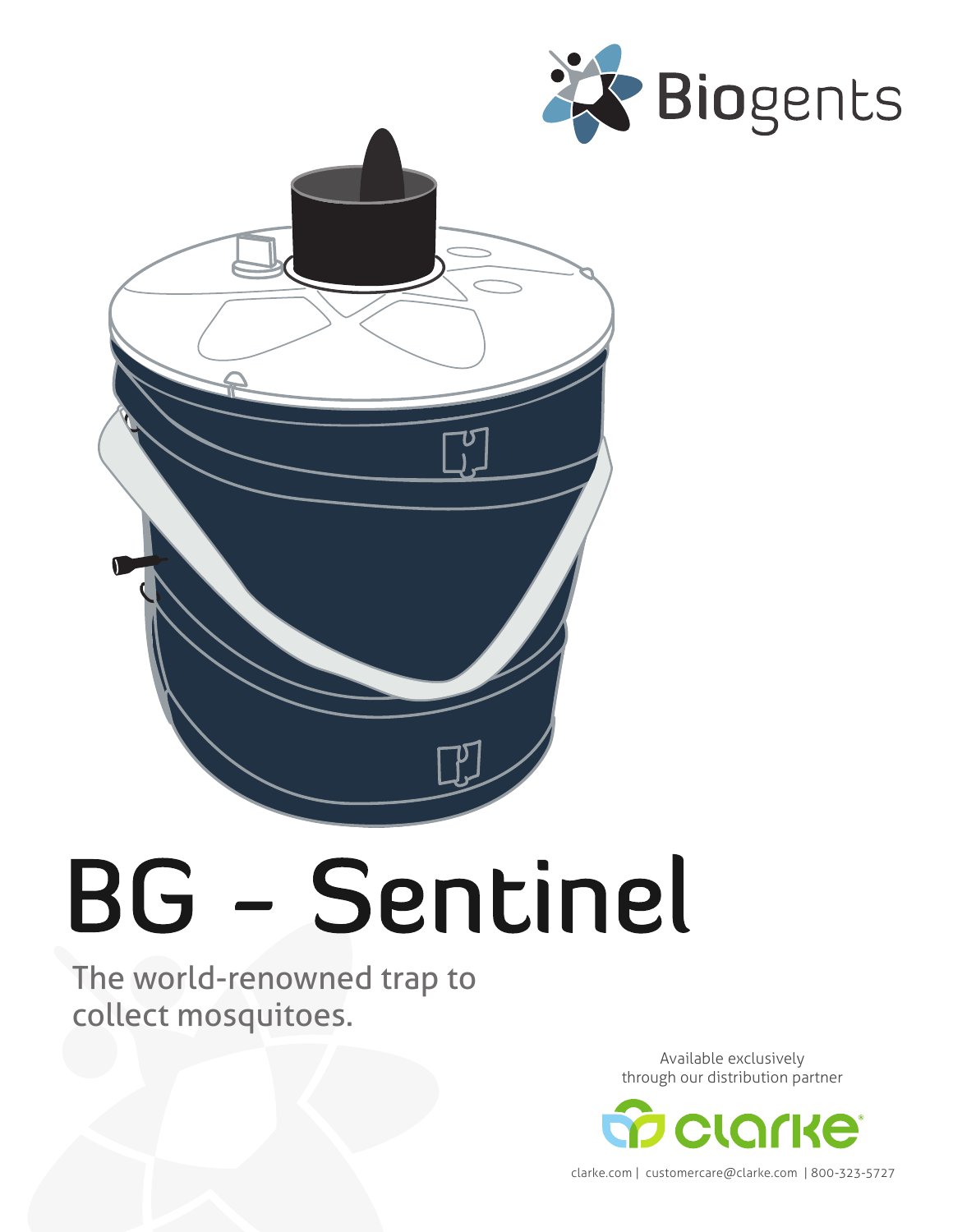# **BG - Sentinel**

The BG-Sentinel incorporates patented technology and catches the following mosquitoes all over the world:

- the yellow fever mosquito, also known as the dengue mosquito, Aedes aegypti and the Asian tiger mosquito Aedes albopictus (no  $CO<sub>2</sub>$  as attractant required)
- $\cdot$  Culex quinquefasciatus (no CO<sub>2</sub> as attractant required)
- various other Culex species from the Culex pipiens complex  $(CO<sub>2</sub>$  as attractant required)
- a wide range of Culicinae and Anophelinae species ( $CO<sub>2</sub>$  as attractant required)
- floodwater mosquitoes  $(CO<sub>2</sub>$  as attractant required)
- other hematophagous insects such as black flies (Simuliidae), stable flies (Stomoxys), biting midges (Ceratopogonidae), and new world sand flies (Phlebotominae) ( $CO<sub>2</sub>$  as attractant required)
- CO2, lure, and UV light can be added as attractants to the trap as necessary.

The trap is an important tool for scientists, healthcare professionals and mosquito control specialists. Numerous independent scientific studies have been conducted with the Biogents traps all over the world. The traps have been successfully proven to be the most effective mosquito traps on the market. You can find an extensive list of all the publications with Biogents traps on our webpages at www.bg-sentinel.com and www.biogents.com.

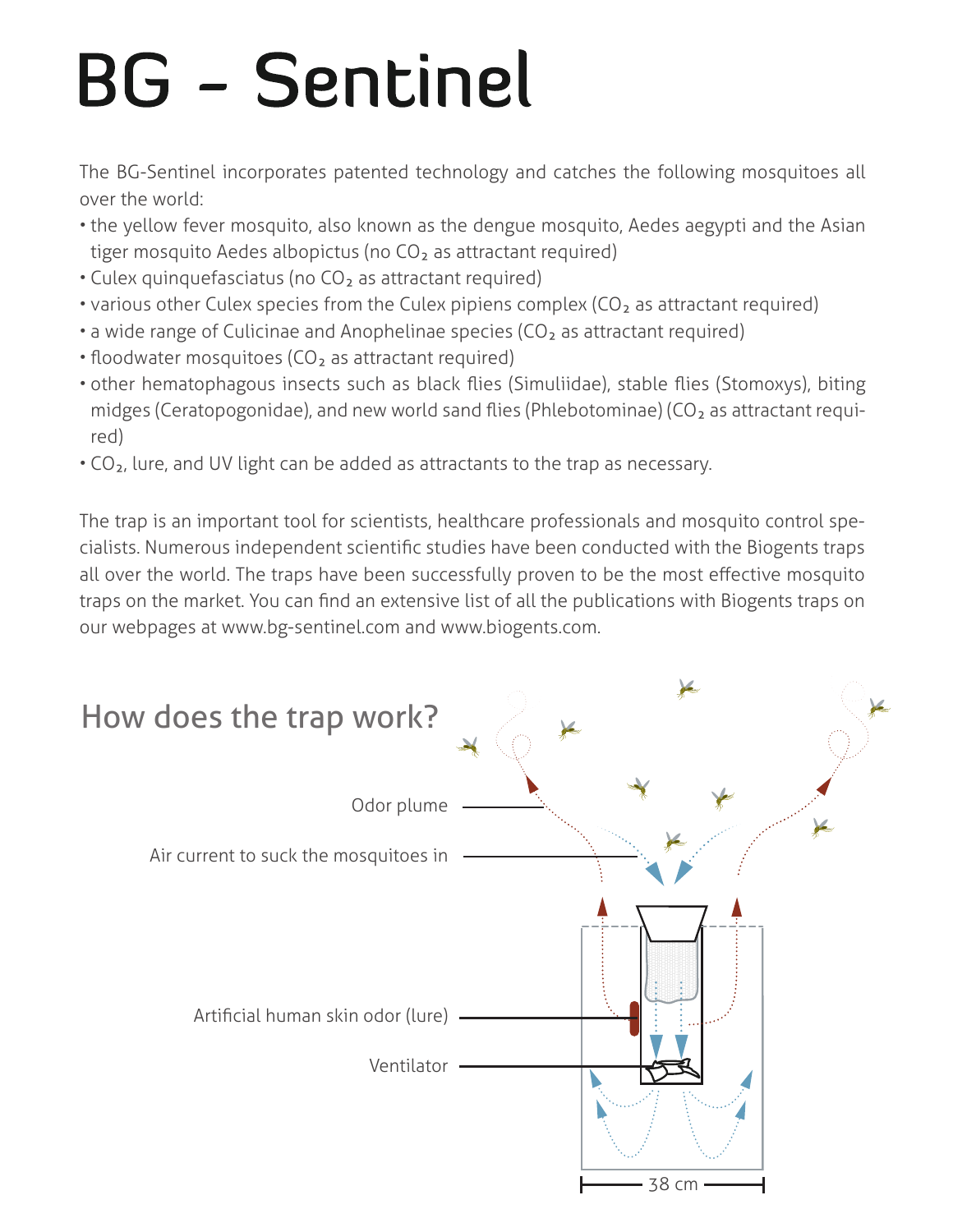## Features of the BG-Sentinel

#### Cover

The plastic cover is stable and easy for you to mount and clean.



#### BG-Lure

The BG-Lure is self contained and fits into an opening in the trap cover. This allows you to easily handle it without contacting the chemicals.



#### Ventilator

A form-fitting fan with a rounded profile and a waterproof connector ensure endurance.

#### **Connectors**

The connectors are waterproof and are screwed shut to ensure a tight connection.